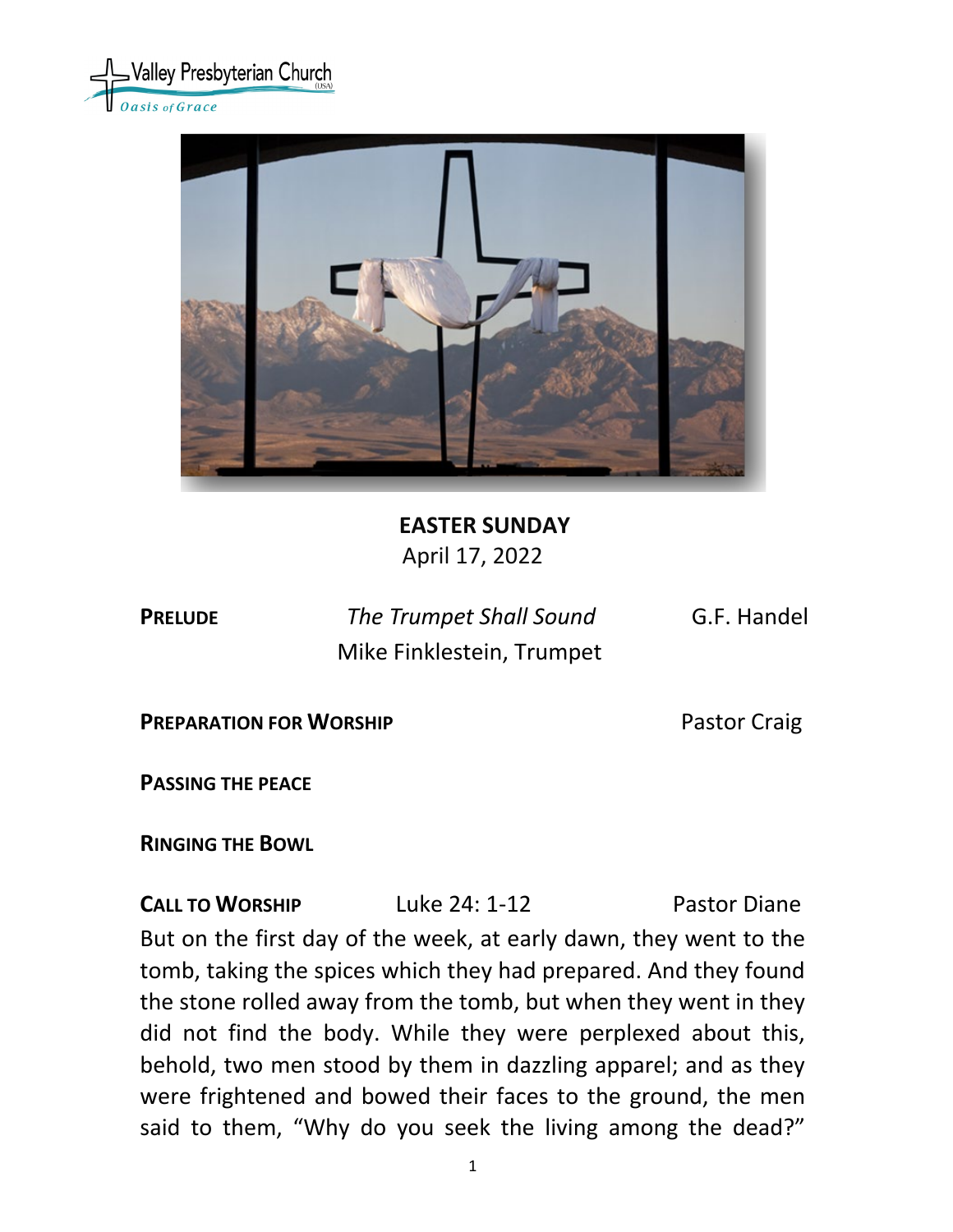Valley Presbyterian Church

### asis of Grace

Remember how he told you, while he was still in Galilee, that the Son of Man must be delivered into the hands of sinful men, and be crucified, and on the third day rise." And they remembered his words, and returning from the tomb they told all this to the eleven and to all the rest. Now it was Mary Magdalene and Joanna and Mary the mother of James and the other women with them who told this to the apostles; but these words seemed to them an idle tale, and they did not believe them.

## **OPENING HYMN** *Jesus Christ Is Risen Today* 232

## **CALL TO PRAYER**

Glory to you, O God: On this day you declared victory over death, raising Jesus from the grave. Glory to you, O Christ: for us and for our salvation, you opened the gate to everlasting life. Glory to you, Holy Spirit: you lead into the truth.

## **UNISON PRAYER OF CONFESSION**

**Almighty God, in raising Jesus from the grave, you shattered the power of sin and death. We confess that we remain captive to doubt and fear, bound by the ways that lead to death. We overlook the poor and the hungry, we pass by those who mourn; we are deaf to the cries of the oppressed, and indifferent to calls for peace; we despise the weak and abuse the earth you created. Forgive us, God of mercy. Help us to trust your power to change our lives, making us new, that we may know the joy of life abundant given in Jesus Christ. God of mercy, we no longer look for Jesus among the dead, for he is alive and has become the Lord of Life. From the waters of death, you raise us with Christ and renew your gift of life within us. Increase in our minds and hearts the risen life we share with Christ and help us to grow as your people.**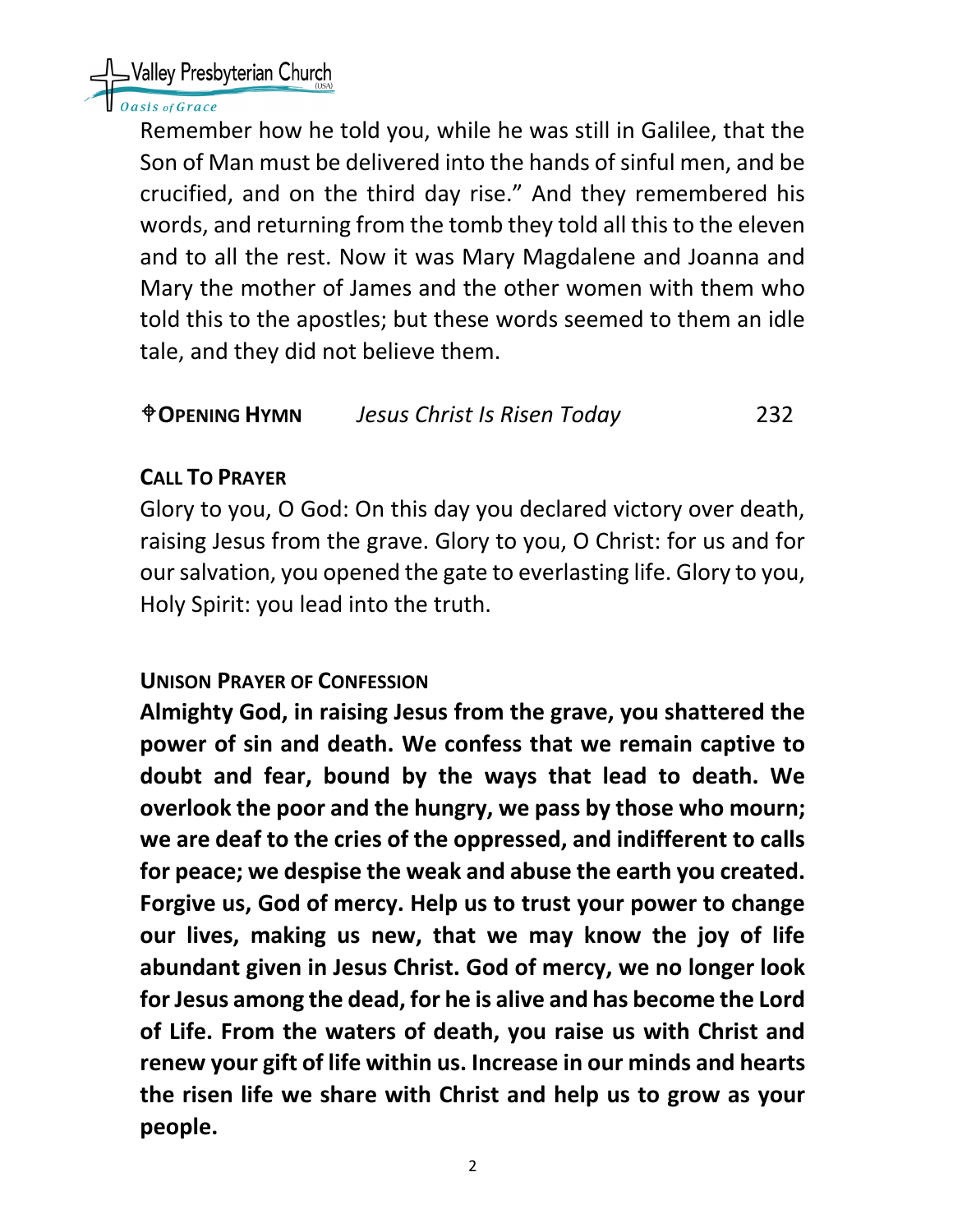Valley Presbyterian Church sis of Grace *(Silent prayer)* **Amen**

# **ASSURANCE OF PARDON** 2Corinthians 5: 17

If anyone is in Christ, new creation has come: the old is gone, the new is here! Brothers and Sisters, believe the good news of the Gospel: In Jesus Christ, we are forgiven!

# **GLORIA PATRI** 581

Glory be to the Father, and to the Son, and to the Holy Ghost; as it was in the beginning, is now, and ever shall be, world without end. Amen, Amen.

**ANTHEM** *Lord Most High* with *Immortal, Invisible*

Arr. H Sorenson

Mike Finkelstein, Trumpet

Chorus:

Throughout the endless ages You will be crowned with praises, Lord, Most High!

Exalted in every nation, Sov'reign of all creation,

Lord, Most High, be magnified.

Immortal, invisible, God only wise.

In light inaccessible hid from our eyes.

Most blessed, most glorious, the Ancient of Days,

Almighty, victorious, most blessed, most glorious,

Almighty, victorious, They great name we praise!

# **Chorus**

We will praise and bless Your name, O Lord. Worship and adore Your name, on high. Lord, Most High, Most High!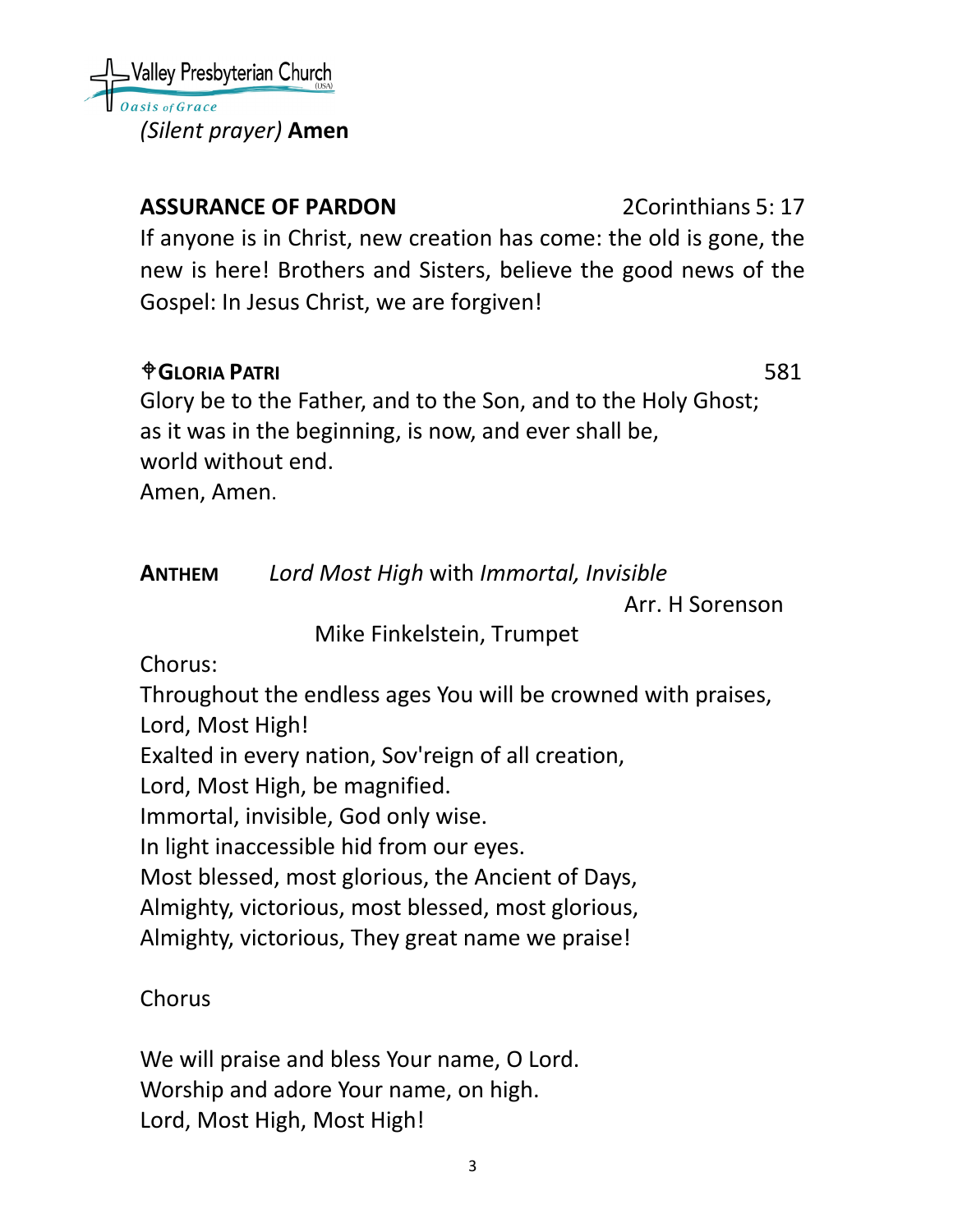

Chorus

We will worship and lift up Your name, O Most High! Be magnified: Amen!

## **CHILDREN'S TIME**

## **SCRIPTURE ACTS** 10: 24-43

Then Peter began to speak: "I now realize how true it is that God does not show favoritism but accepts from every nation these who fear him and do what is right. You know the message God sent to the people of Israel, telling the good news of peace through Jesus Christ, who is Lord of all. You know what has happened throughout Judea, beginning in Galilee after the baptism that John preached— how God anointed Jesus of Nazareth with the Holy Spirit and power, and how he went around doing good and healing all who were under the power of the devil, because God was with him.

"We are witnesses of everything he did in the country of the Jews and in Jerusalem. They killed him by hanging him on a cross, but God raised him from the dead on the third day and caused him to be seen. He was not seen by all the people, but by witnesses whom God had already chosen—by us who ate and drank with him after he rose from the dead. He commanded us to preach to the people and to testify that he is the one whom God appointed as judge of the living and the dead. All the prophets testify about him that everyone who believes in him receives forgiveness of sins through his name."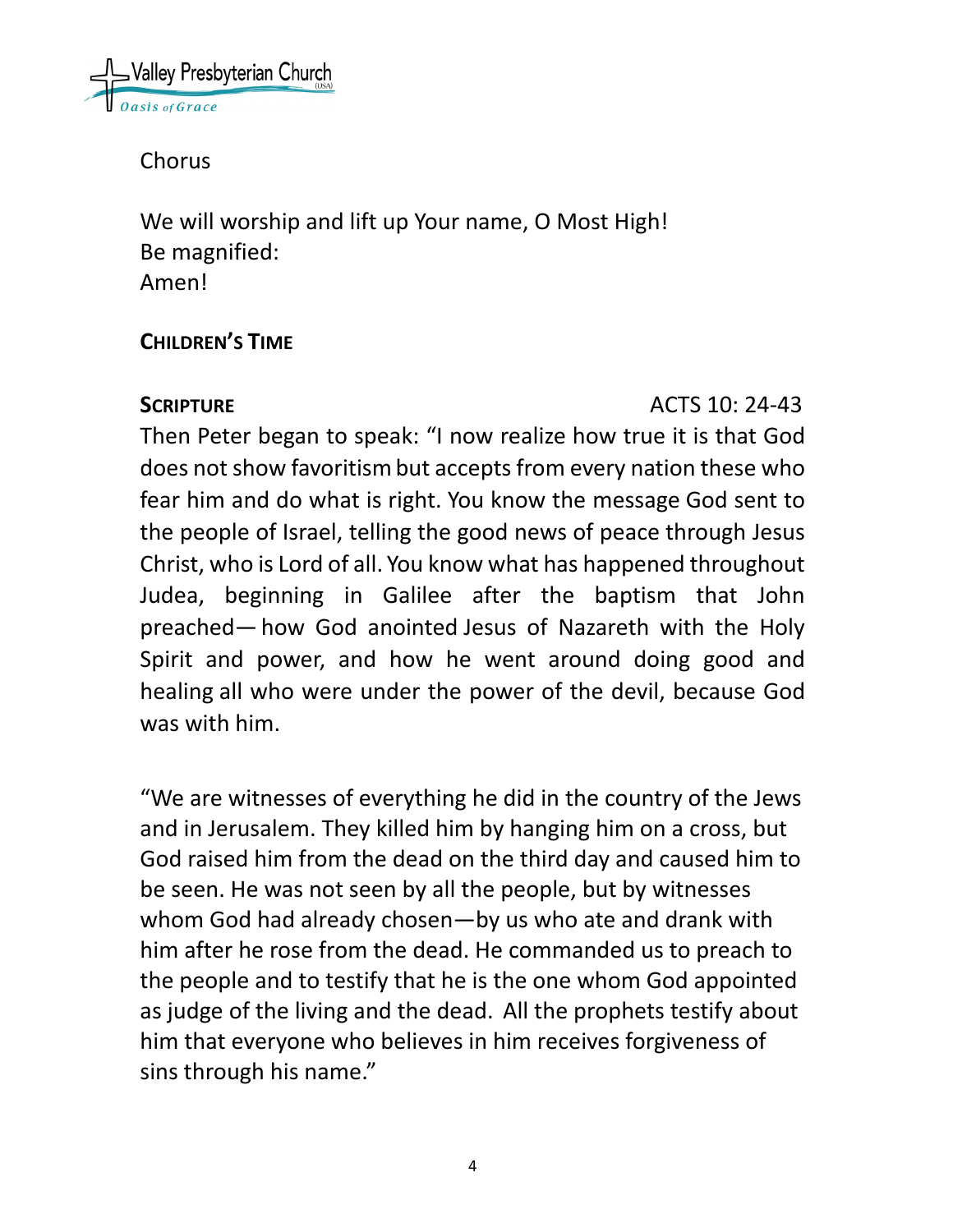Nalley Presbyterian Church

#### **SERMON "**CHOSEN BY GOD AS WITNESSES"

| $\oplus$ HYMN            | Joyful, Joyful, We Adore Thee | 611                        |
|--------------------------|-------------------------------|----------------------------|
| <b>CALL FOR OFFERING</b> |                               |                            |
| <b>OFFERTORY</b>         | Because He Lives              | W.L. Gaither/Arr. D Hustad |

*\*If you haven't already done so, please print your name in the Fellowship Register.*

## **DOXOLOGY** 606

Praise God from whom all blessings flow; Praise Him all creatures here below; Praise Him above, ye heavenly host; Praise Father, Son, and Holy Ghost. Amen.

**THE SACRAMENT OF COMMUNION**

**The Invitation**

**The Prayer of Thanksgiving and the Lord's Prayer**

**Our Father who art in heaven, hallowed be thy name. Thy kingdom come, thy will be done, on earth as it is in heaven. Give us this day our daily bread; and forgive us our debt, as we forgive debtors; and lead us not into temptation but deliver us from evil. For thine is the kingdom and the power and the glory, forever. Amen.**

**The Words of Institution**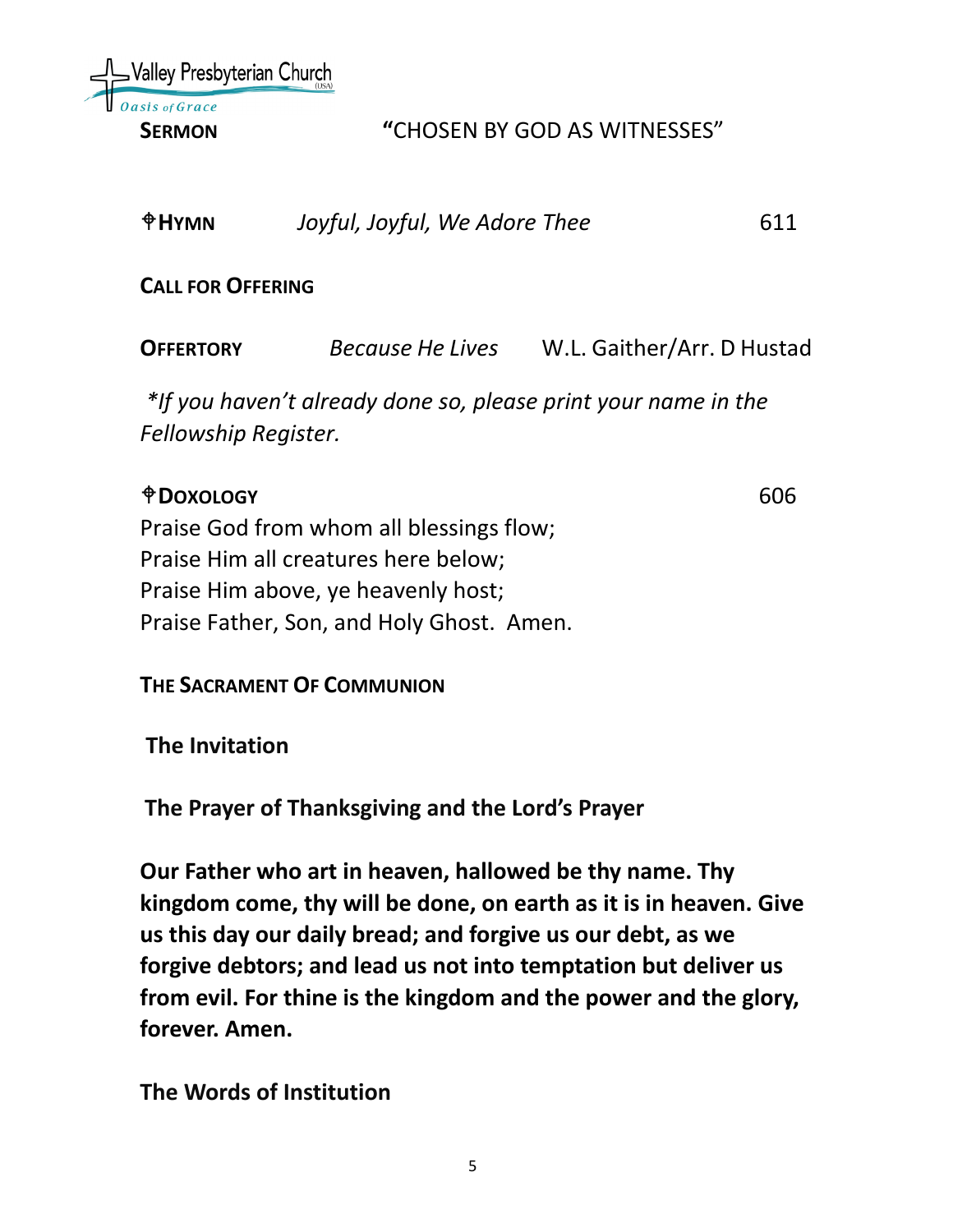

**Distribution of the Elements**

| $*HY$ MN | The Day of Resurrection! | 233 |
|----------|--------------------------|-----|
|          |                          |     |

**CHARGE AND BENEDICTION**

## **CONGREGATIONAL RESPONSE: We invite you to join the choir on the chancel to sing the** *Hallelujah Chorus*

Hallelujah!

For the Lord God omnipotent reigneth. Hallelujah!

The kingdom of this world

Is become the kingdom of our Lord,

And of His Christ, and of His Christ;

And He shall reign forever and ever, Hallelujah!

King of Kings, and Lord of Lords,

And He shall reign forever and ever, Halleluhah!

**POSTLUDE** *Lift Up the Gates Eternal* E.L. Diemer

**All those who are able, please stand All Worship Services are available for replay on our website:** 

[www.valleypres.net](http://www.valleypres.net/)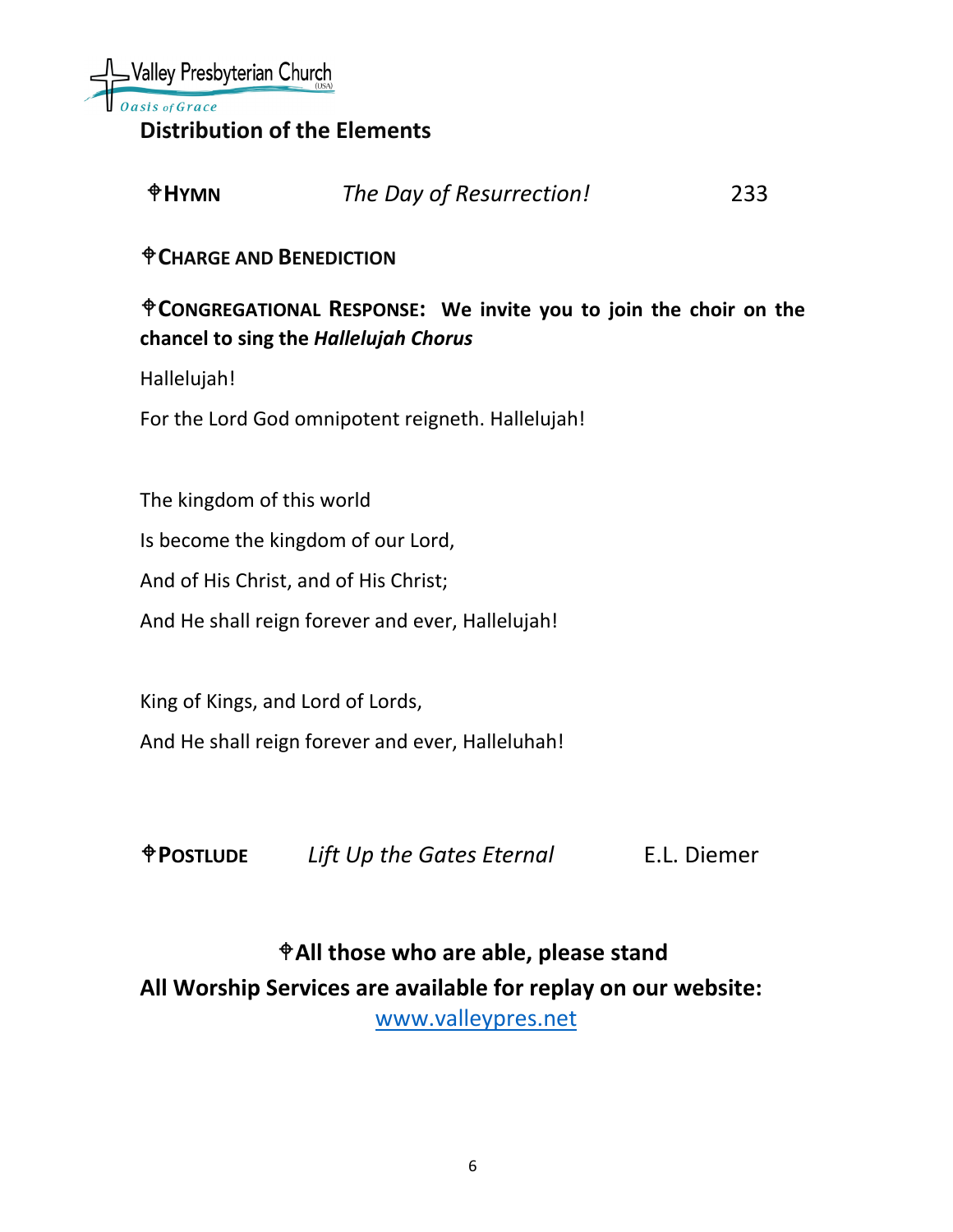

sis of Grace

**Please remember those hospitalized or in rehabilitation:** Mary Lou Browne, David Rude and Dick Hill.

**WELCOME** to all who enter this place. Drink deeply of the living waters of God's grace as we worship together in spirit.

**VISITORS:** Consider yourself at home while you are here! Please pick up a Visitor's Information Packet, if you would like more information about our church, visit us at valleypres.net where you can sign up for our daily email blasts and monthly newsletter. Children are invited to worship in the sanctuary then attend Sunday School after Children's Time.

We are glad you have joined us today.

| VPC Financial - Attendance / On-Line Viewing Metrics                                              |              |                                    |       |
|---------------------------------------------------------------------------------------------------|--------------|------------------------------------|-------|
| <b>Monthly Giving Support Contributions</b>                                                       |              | <b>Weekly Attendance / Viewing</b> |       |
| March-2022                                                                                        |              | Through Week #15 (04/10/22)        |       |
| <b>Monthly Giving Support</b>                                                                     | \$<br>53,770 | <b>Weekly Attendance Sanctuary</b> | 332   |
| <b>Monthly Giving Budget</b>                                                                      | 89,484       | * YTD 2022 Attendance Sanctuary    | 4,184 |
| *YTD Giving Support                                                                               | 216,714      | ** Weekly Viewing On-Line          | 196   |
| <b>*YTD Giving Budget</b>                                                                         | 274,965      | ** YTD 2022 Viewing On-Line        | 2,841 |
|                                                                                                   |              | * YTD 2022 Attendance / On-Line    | 7,025 |
|                                                                                                   |              | * YTD 2021 Attendance Sanctuary    | 1,871 |
| ** Number of on-line devices tuned into Sunday service<br>* YTD = Year to Date                    |              |                                    |       |
| 2022 Per Capita is \$41.50 per member<br>D. Brooks - VPC treasurer - dxb38@cox.net - 520-399-3959 |              |                                    |       |

**SNACK BAGS FOR THE HOMELESS ARE READY!** Thank you for all your support for our Mission Project to collect items and money for the Snack Bags for the Homeless. With your very generous donations, we were able to prepare 150 + bags. Please sign up to take one or more if you would like to share them with the needy. We will take the remaining bags to the Salvation Army Hospitality House. **WE APPLAUD AND APPRECIATE ALL THAT YOU GAVE TO THIS OUTREACH!**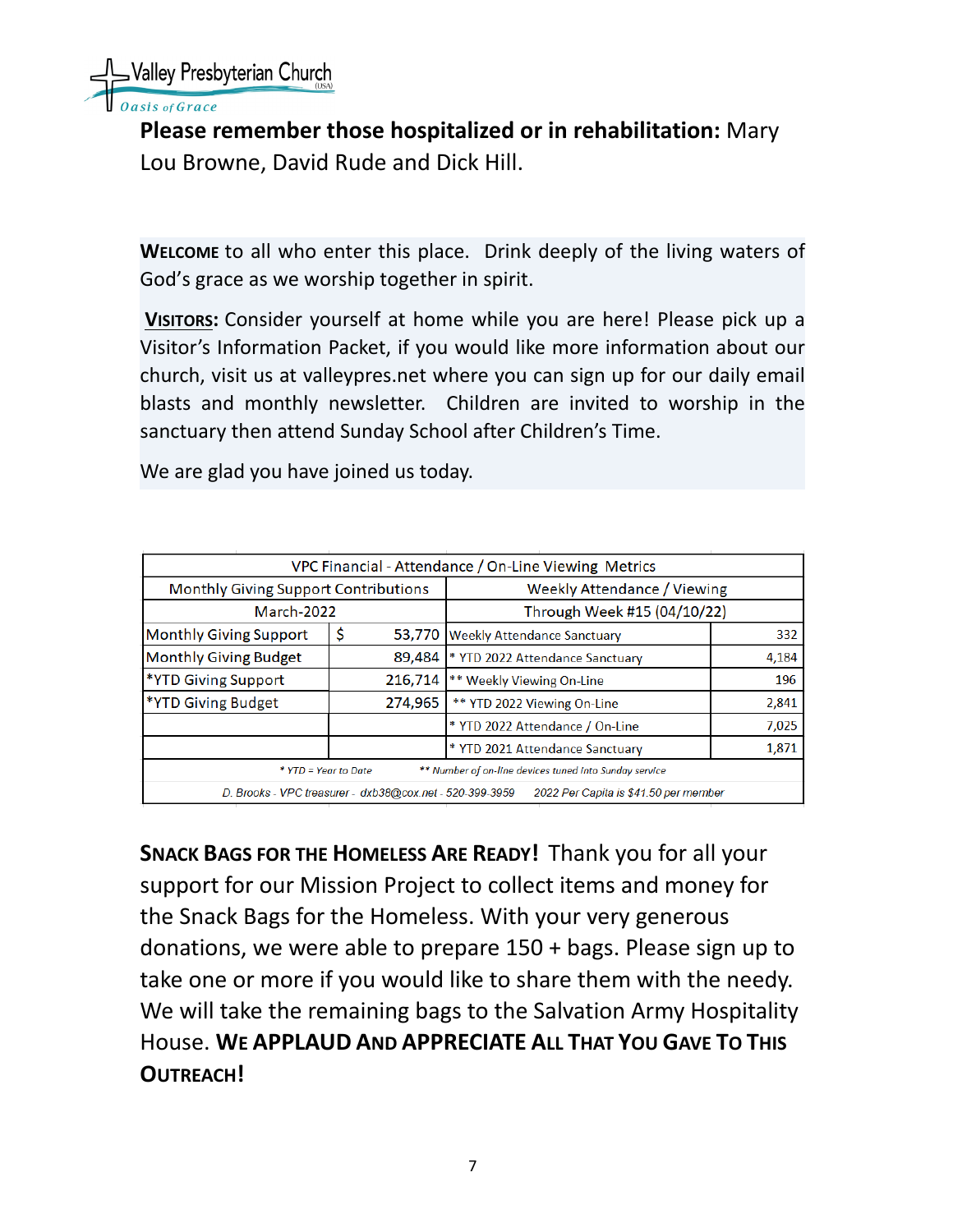Valley Presbyterian Church

 **EASTER LILIES** 

| <b>Given By</b>                          | <b>Dedication To</b>                                |
|------------------------------------------|-----------------------------------------------------|
| Keith & Lana Adrian                      | In memory of loved ones                             |
| Dick & Marilyn Barney                    | In memory of Marilyn's sister Lora<br>Mebust        |
| John & Barbara Bentley                   | To spread God's Grace                               |
| Mike & Kay Brouwer                       | In memory of our parents                            |
| Dick & Judy Christensen                  | In honor of loved ones                              |
| Rev. Diane Christopher                   | In the joy of the resurrection                      |
| Sandra Clark                             | In honor of my husband, Marvin's<br><b>Birthday</b> |
| Sandra Clark                             | In honor of my son's Scott's Birthday               |
| <b>Karen Curtis</b>                      | In honor of Neva Stegman                            |
| Diane Hartley                            | In memory of Russ Hartley                           |
| Liz Haynes                               | To the Glory of God                                 |
| Jean Hein                                | In memory of my husband, Marvin Hein                |
| Linda Hester                             | In memory of Maxine & Don Hester                    |
| Cindy Johnson                            | In memory of my father, Al Valdez                   |
| Kylene Joplin & Carol<br><b>Stephens</b> | In memory of Jimmy & Bob                            |
| Donaldina Joung                          | In memory of my grandson Brandon                    |
| Donaldina Joung                          | In memory of my parents                             |
| Marcia Koshollek                         | In memory of my parents                             |